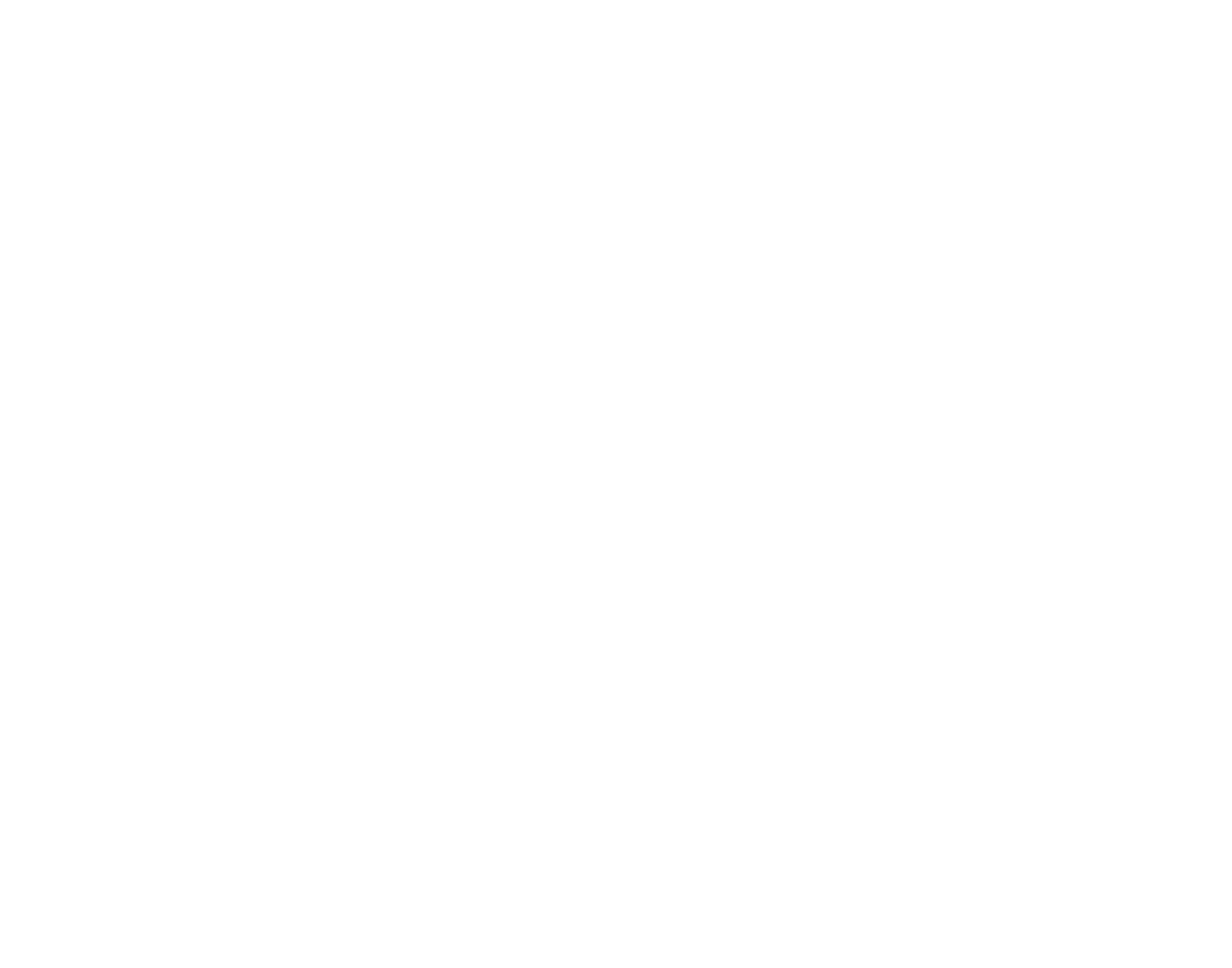

Frogs are small animals that can live on land and in water.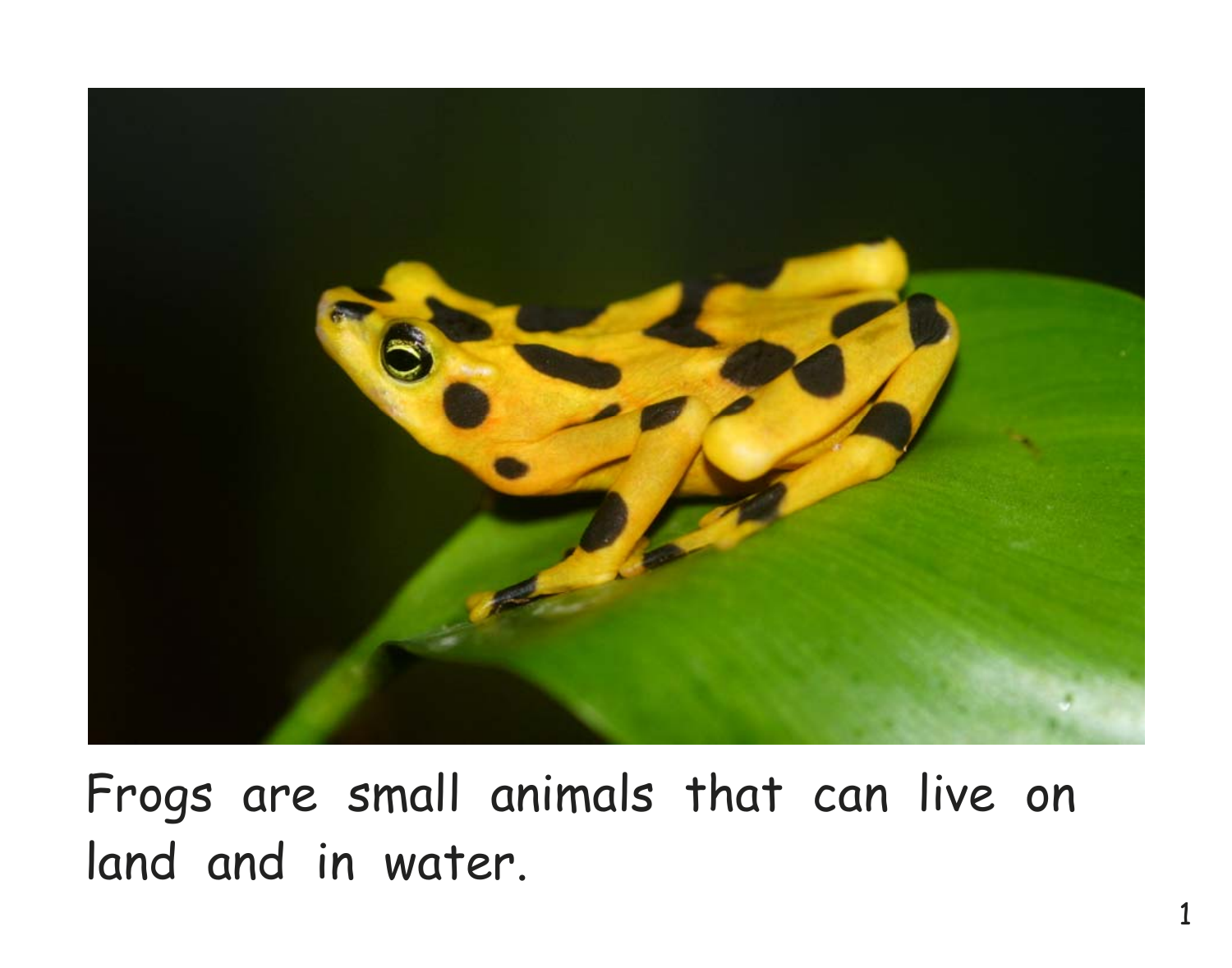

Frogs lay lots of eggs in the water that hatch into tadpoles. Tadpoles look like little fish.

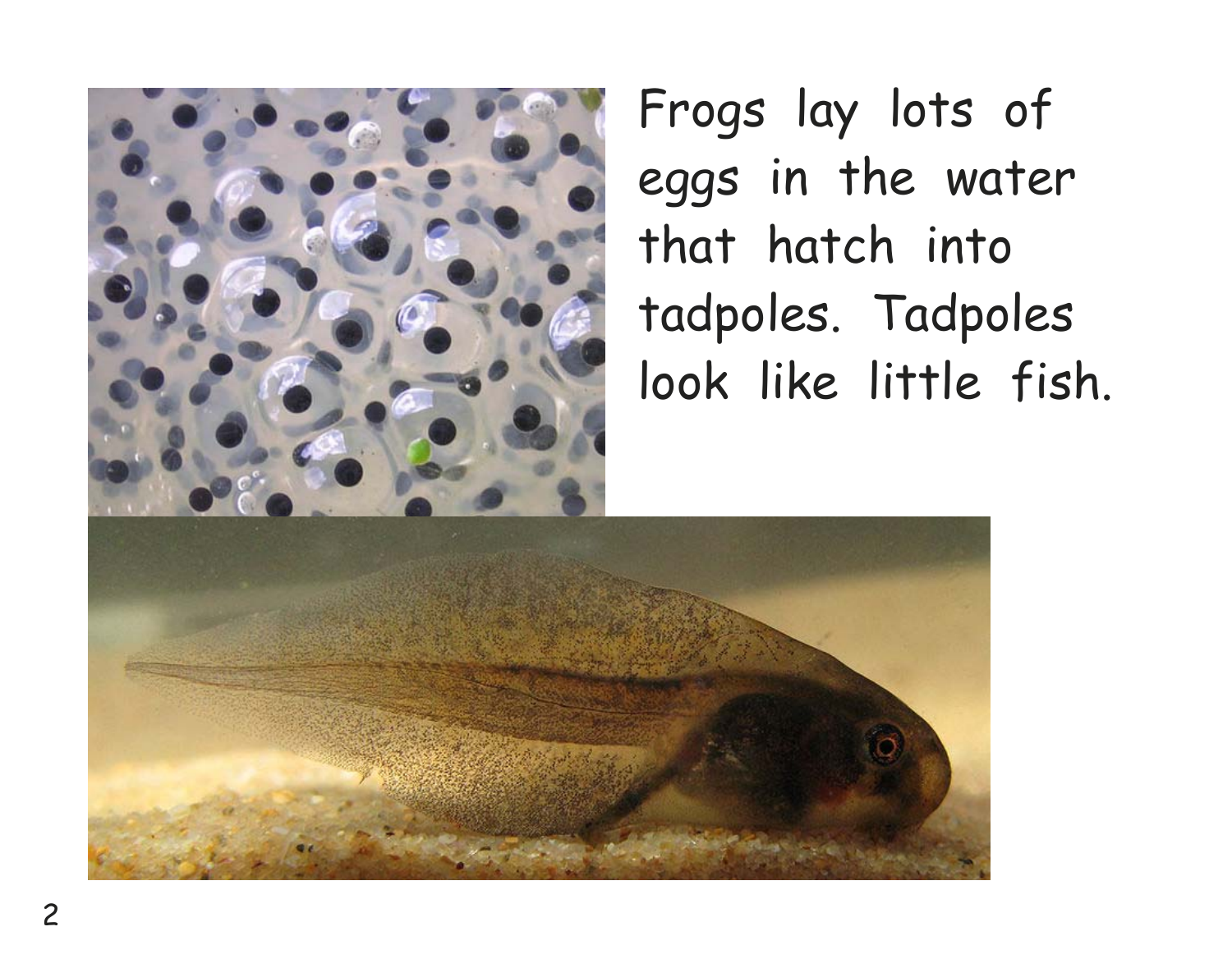

After a few weeks, the tadpole starts to grow arms and legs. The back legs grow bigger and the tail gets smaller until the frog is fully grown.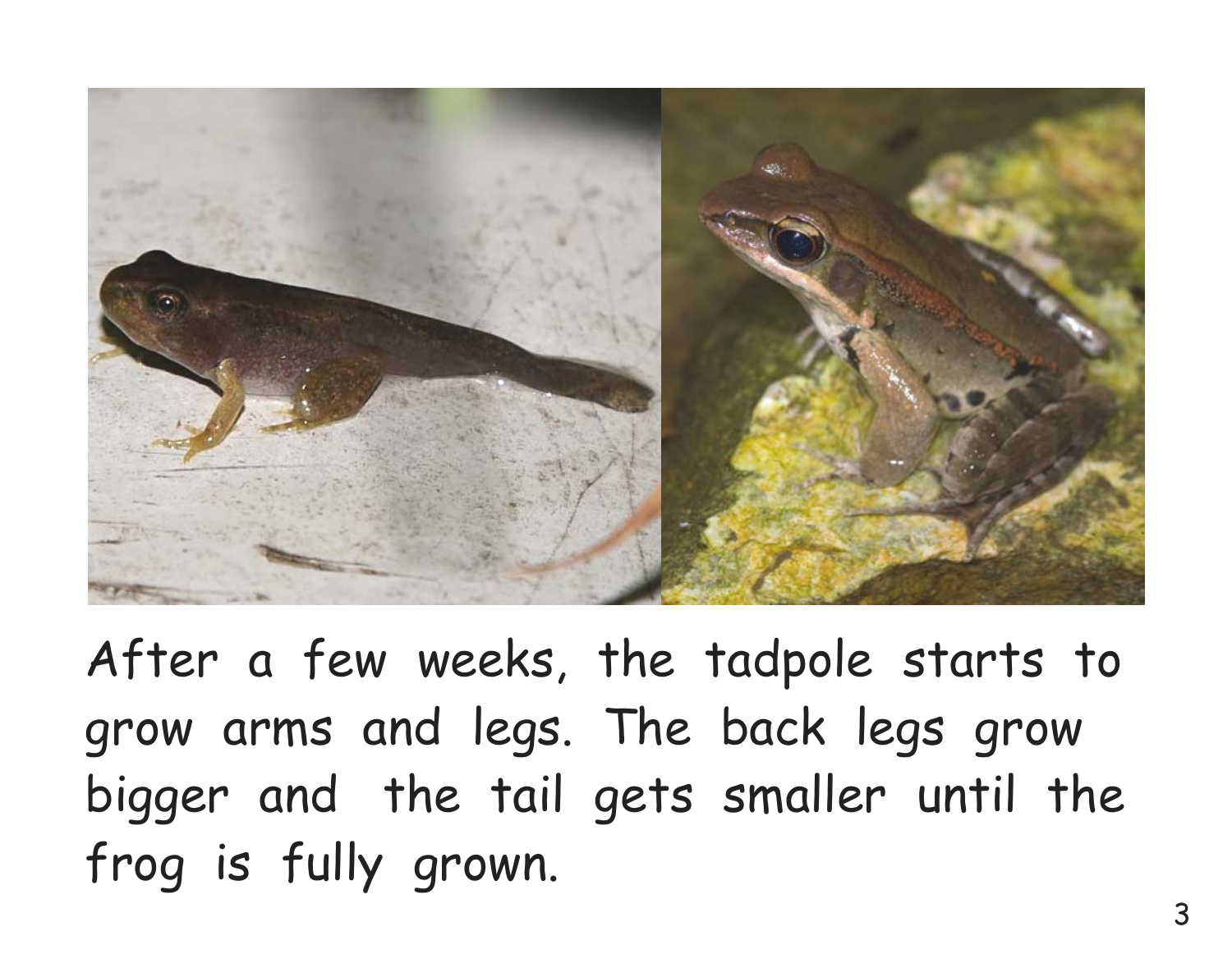

Frogs use their long sticky tongues to catch food. Frogs like to eat insects, but some frogs eat other frogs!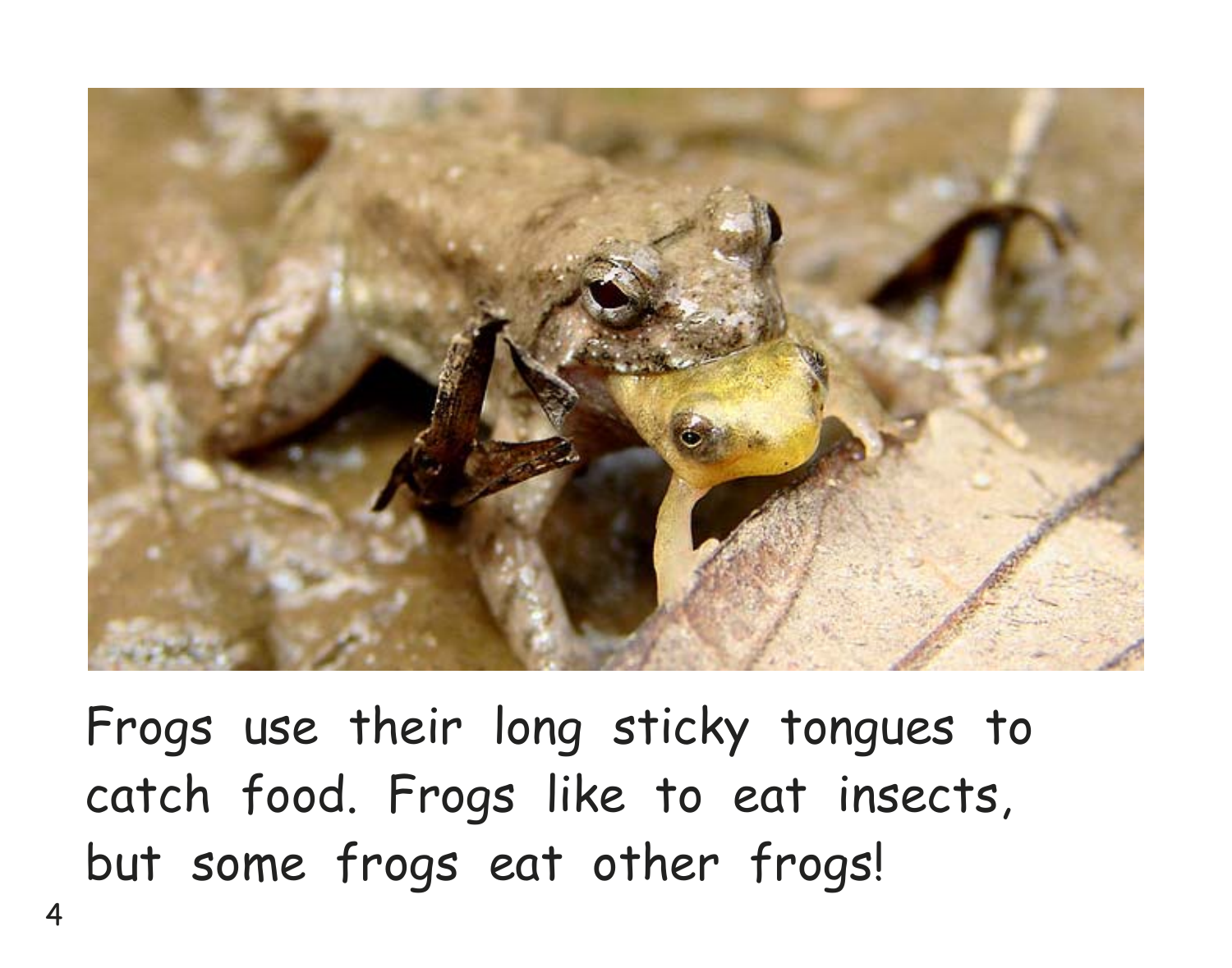

Frogs call to each other by croaking. Each kind of frog has a different croaking sound.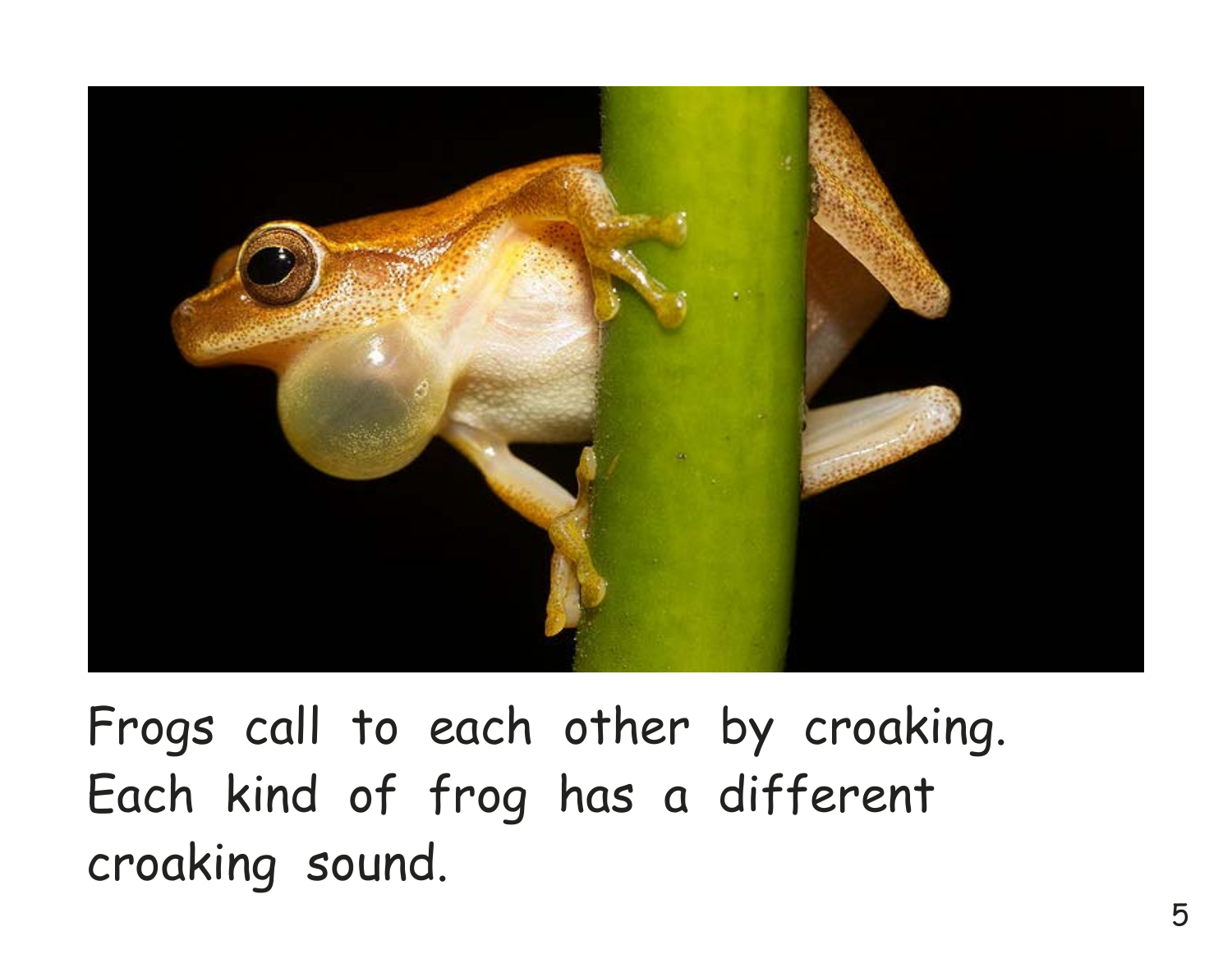

Frogs are good jumpers because of their strong back legs.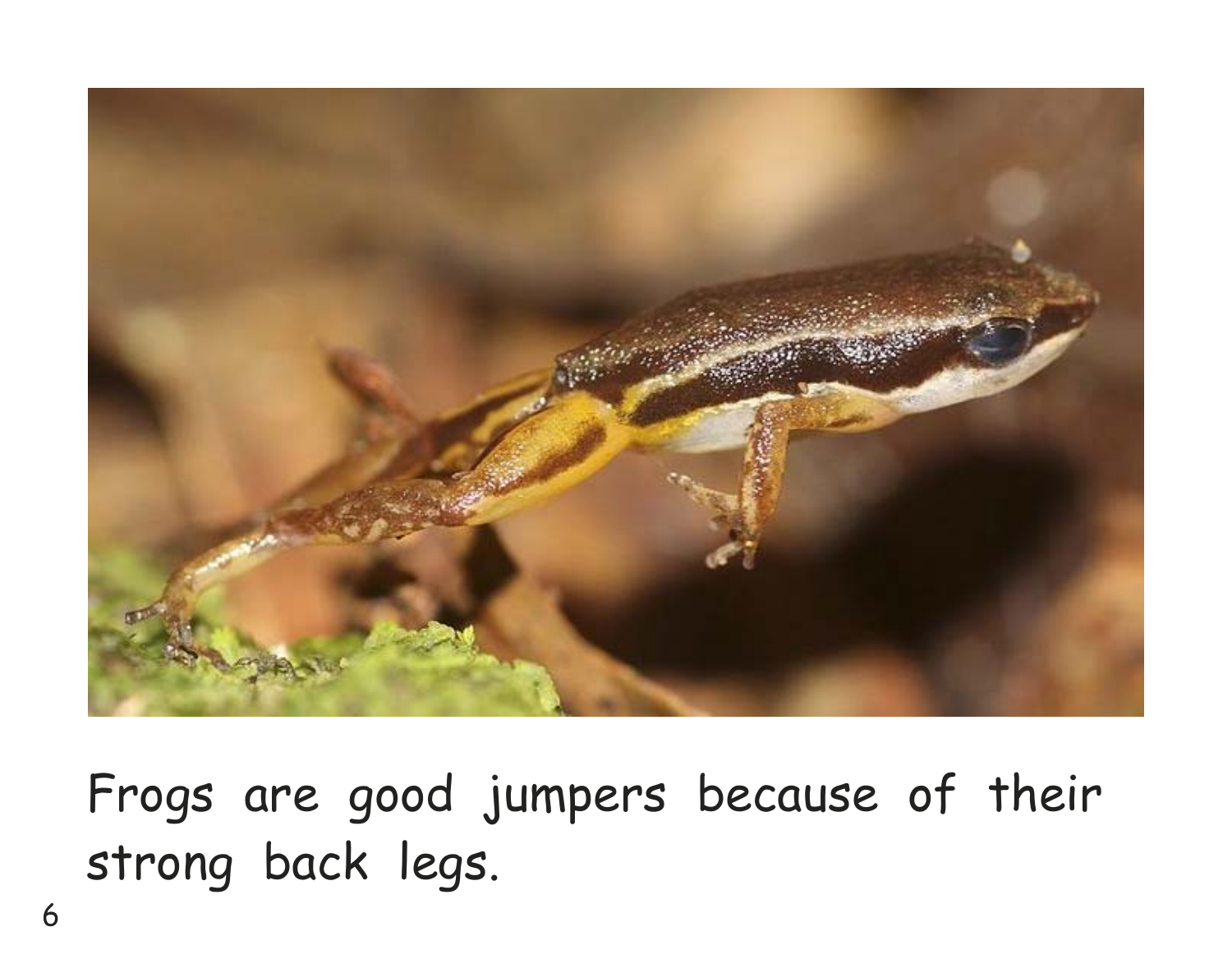

Frogs come in lots of different colors. Some frogs use their colors to hide. Can you find a frog in this picture?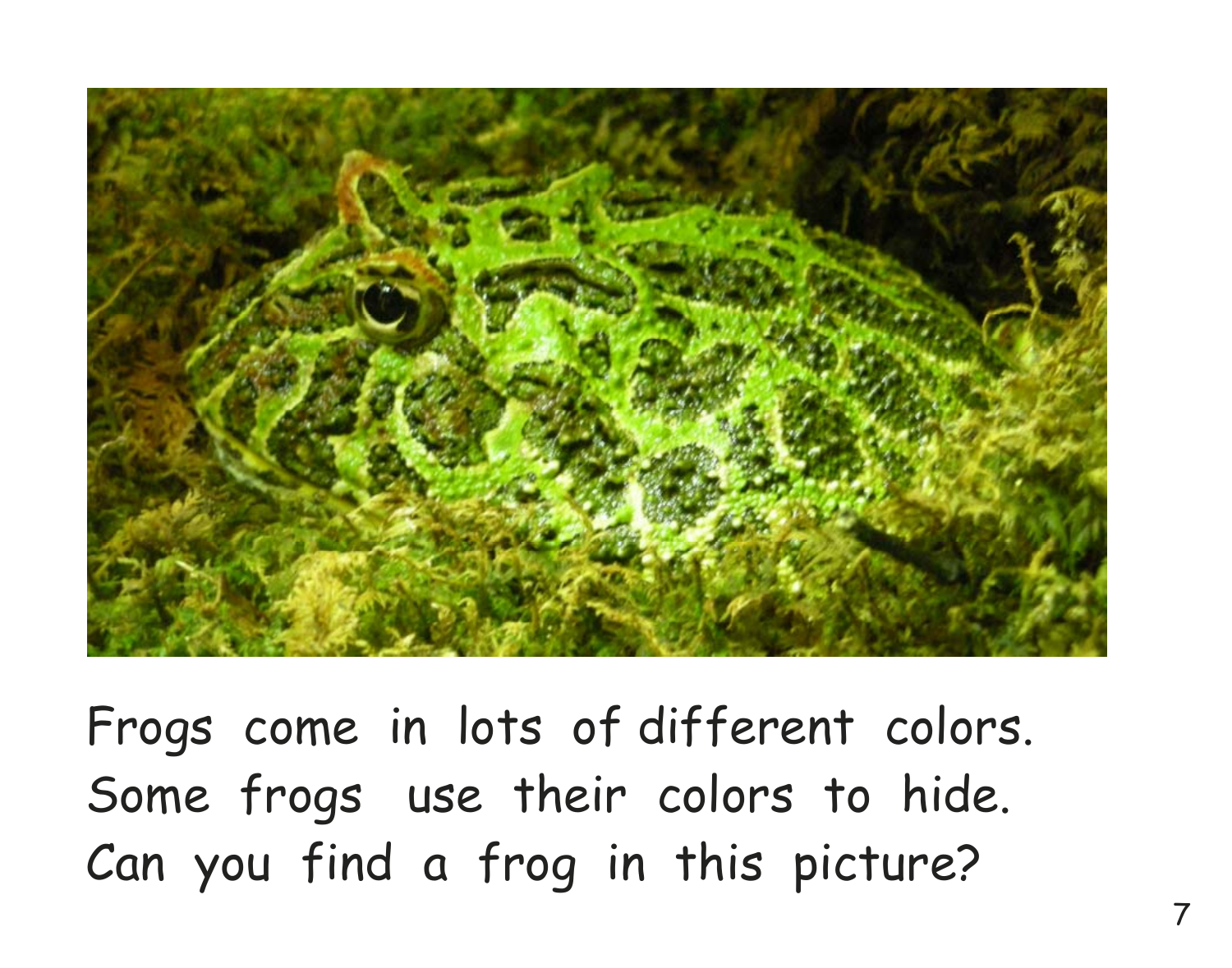

The next time you go outside, see what kinds of frogs you can find!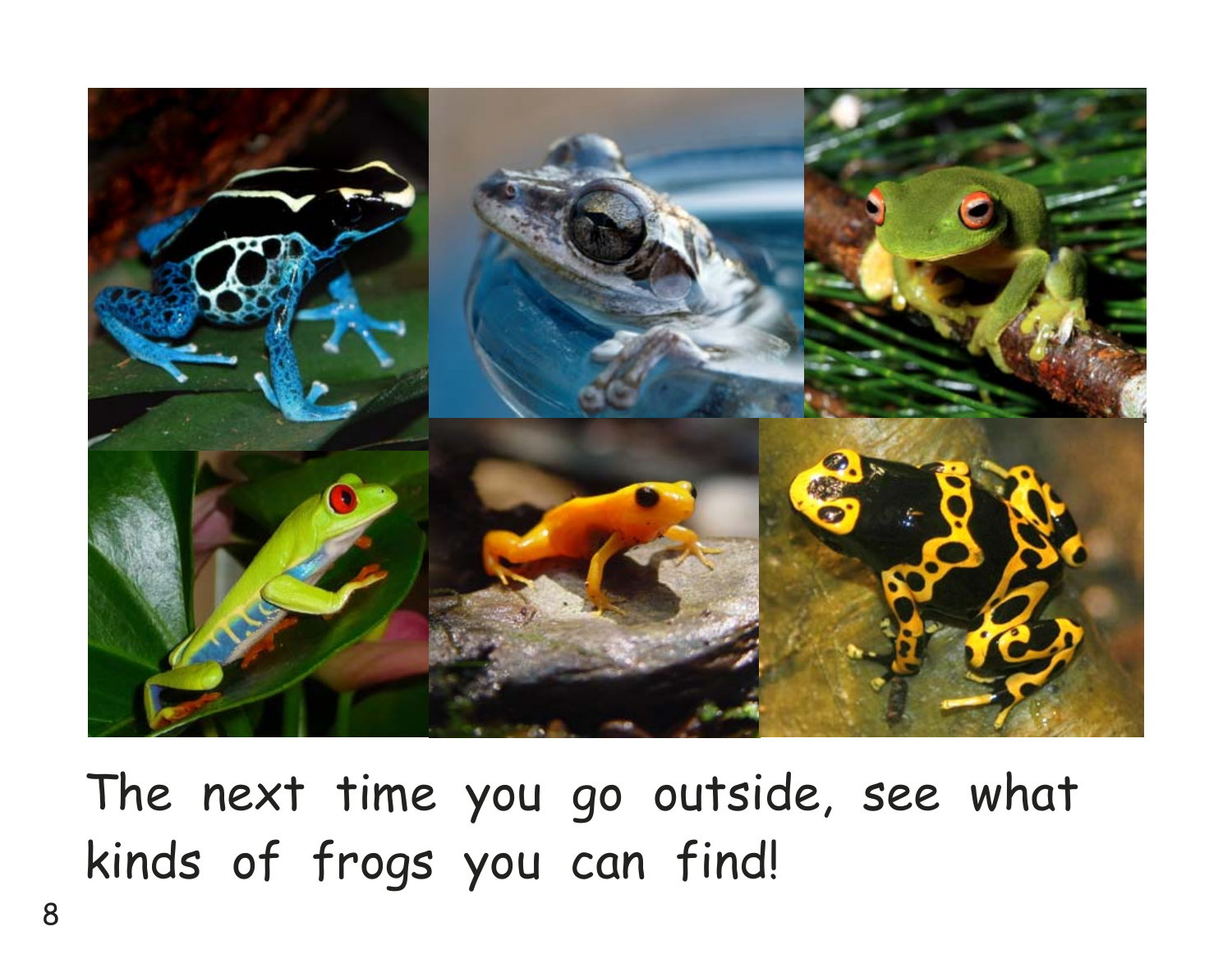The Mustard Seed Books project uses an open-source, Wikipedia-type strategy, leveraging public expertise to create and refine a set of high-quality books that support early reading development. All of the books and pictures are covered by the Creative Commons License (http://creativecommons.org/licenses/by-nc-sa/3.0/ ) and are free to print, distribute, and modify for personal or educational use. The books are available at www.mustardseedbooks.org. New titles appear on a regular basis. If you have any ideas for books or would like to leave us any feedback, contact rick@mustardseedbooks.org.

Photos for these books come primarily from Flickr (www.flickr.com) and the Morgue File (www.morguefile.com). Both sites are great resources for high-quality publicly accessible photos and for aspiring photographers looking to share their work. All photographs are covered by the Creative Commons License (http://creativecommons.org/licenses/by-nc-sa/3.0/ ).

**Text credits:** Elizabeth Kim

**Photo credits:** Cover: "rainforest harley"; page 1: Brian Gratwicke; page 2: Wikipedia; page 3: "Everything is Permuted," K.C. Hung; page 4: Wikipedia; page 5: Brian Gratwicke; page 6: Brian Gratwicke; page 7: Ed Gaillard; page 8: "Grufnik," "Graham," "teejaybee," "dotlizard," "Triestino7," "ukumari."